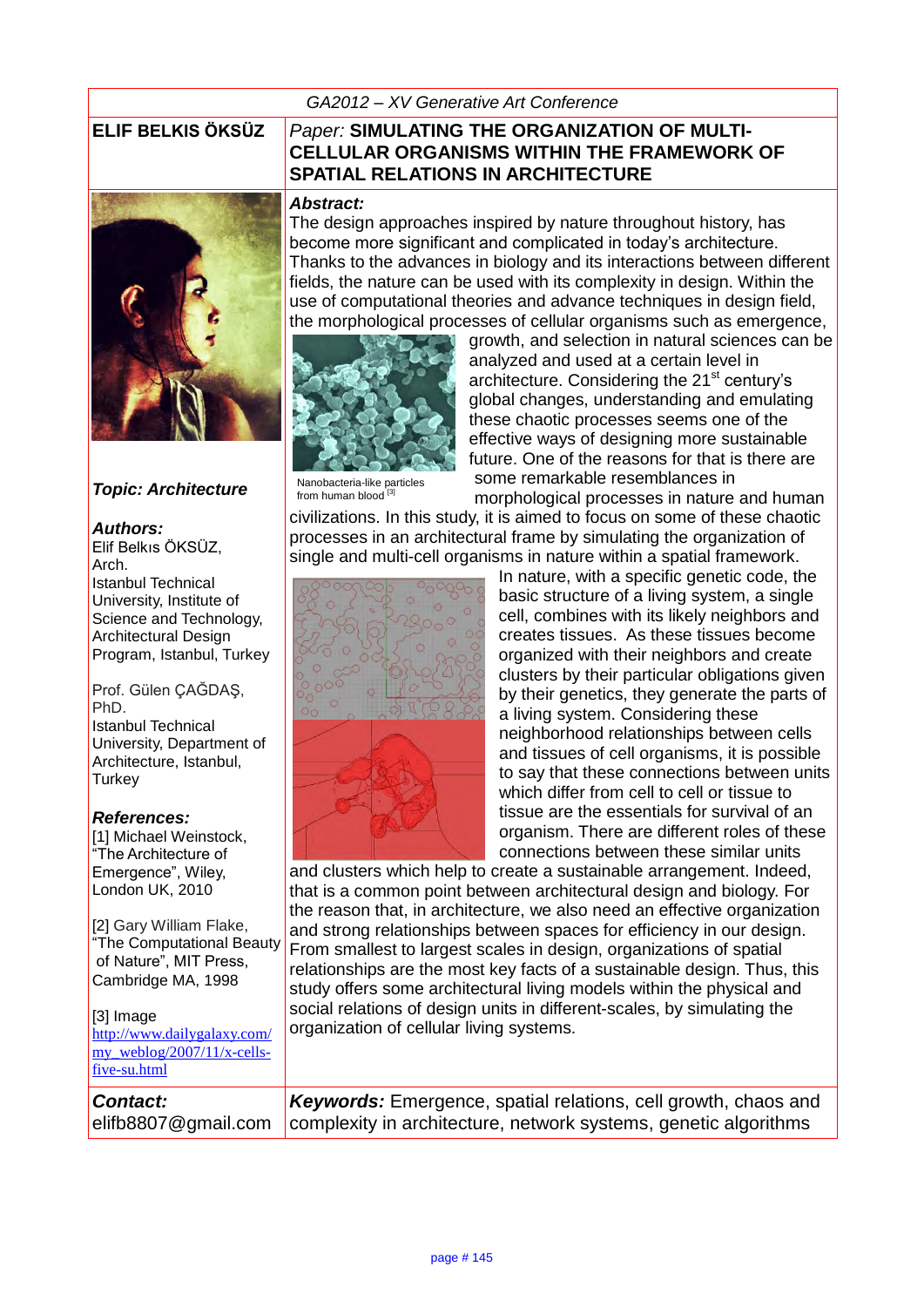# **Simulating the Organization of Multi-cell Organisms within the Framework of Spatial Relations in Architecture**

#### **Elif Belkıs Öksüz, MSc. in progress**

*Architectural Design Graduate Program, Istanbul Technical University, Istanbul, Turkey e-mail: elifb8807@gmail.com* 

### **Prof. Gülen Çağdaş, PhD.**

*Faculty of Architecture, Istanbul Technical University, Istanbul, Turkey*

# **Abstract**

The design approaches inspired by nature throughout history, has become more significant and complicated in today's architecture. Thanks to the advances in biology and its interactions between different fields, the nature can be used with its complexity in different stages of design. Within the use of computational theories and advance techniques in design field, the morphological processes of cellular organisms such as emergence, growth, and selection in natural sciences can be analyzed and used at a certain level in architecture. Considering the global changes of the 21<sup>st</sup> century, understanding and emulating these chaotic processes seems one of the effective ways of designing more sustainable future. One of the reasons for that is there are some remarkable resemblances in morphological processes in nature and human civilizations. In this study, it is aimed to focus on some of these chaotic processes in an architectural frame by simulating the organization of single and multi-cell organisms in nature within a spatial framework. In nature, with a specific genetic code, the basic structure of a living system, a single cell, combines with its likely neighbors and creates tissues. As these tissues become organized with their neighbors and create clusters by their particular obligations given by their genetics, they generate the parts of a living system. Considering these neighborhood relationships between cells and tissues of cell organisms, it is possible to say that these connections between units which differ from cell to cell or tissue to tissue are the essentials for survival of organisms. The different roles of these connections between these similar units help to create sustainable arrangements. Indeed, that is a common point between architectural design and biology. Similar to nature, in architecture, we also need effective organizations and strong relationships between spaces for efficiency in our design. From smallest to largest scales in design, organizations of spatial relationships are the key facts of sustainability. Thus, this study focuses on the physical and social relations of design units in several scales by simulating the organization of cellular living systems.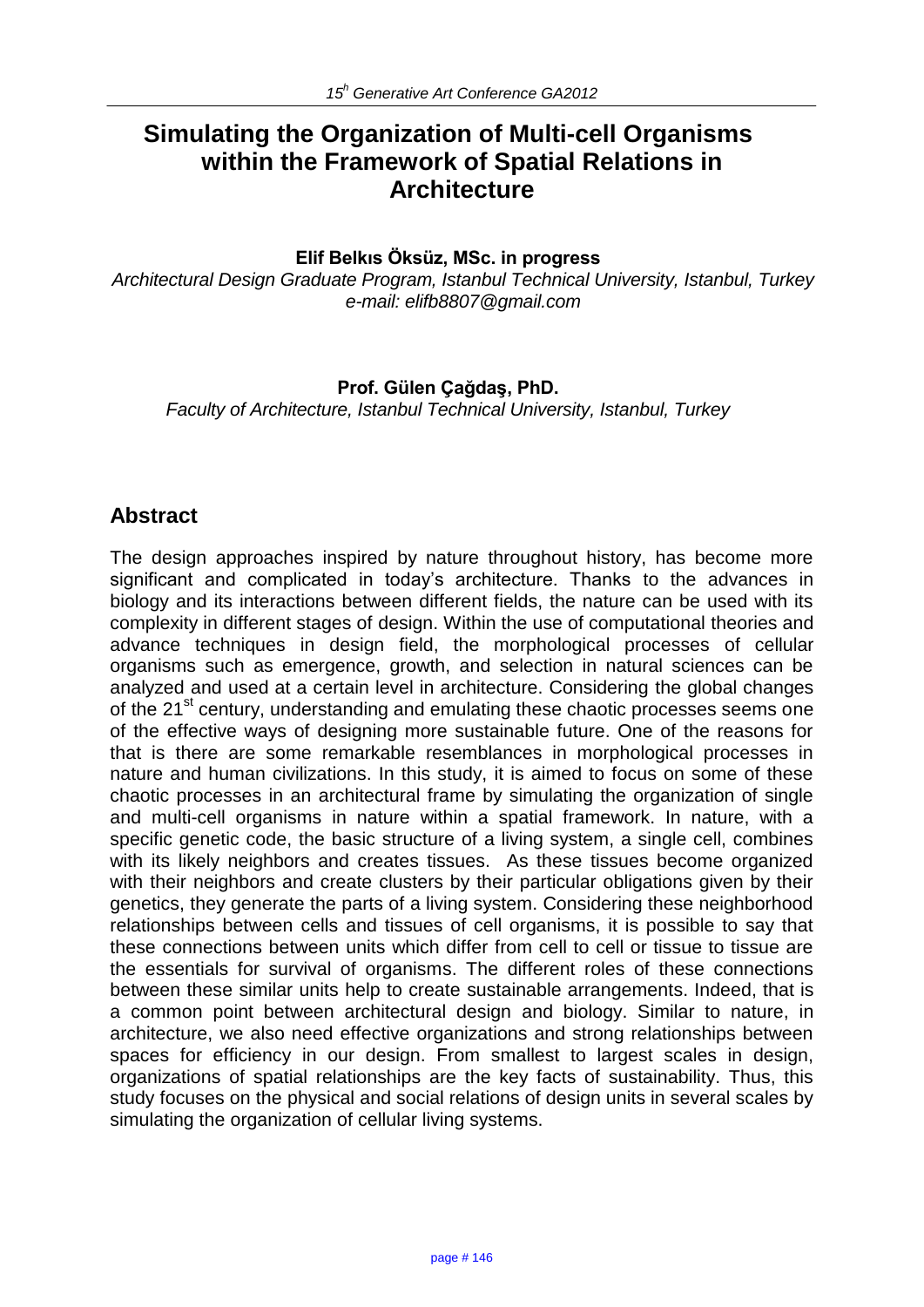# **1. Introduction**

For efficiency, aesthetical concerns, and sustainability of production, the use of nature and natural forms can be seen in many fields as well as design. From structure to ornaments, nature has been used in several ways for different purposes of architectural design so far. However, for the 21st century, nature is considered more with its scientific values and is applied in design more comprehensively. Thanks to the advances in biology and its interactions between different fields, nature can be analyzed and used with its complexity in design. Within the use of computational theories and advanced techniques in design field, the morphological processes of living organisms such as emergence, growth, and natural selection of forms can be analyzed and used at a certain level in architecture.

Considering the global changes of the 21st century, the understanding and emulating these chaotic processes and adapting them into design process appears to be one of the efficient solutions for designing more sustainable future. One of the reasons for adapting these natural concepts to architecture is the similarities between the morphological processes of nature and civilization of humans. Especially, as dynamics of nature, the organizations of living systems are highly related to the logic of human civilizations. Both organizations form through their functions, capacities and relationships between their members and the environment over time. Therefore, if some of these strategies are described at a particular level, they can be applied in design field to create effective solutions for architectural design.

# **2. The Development of Living Systems as Natural Forms**

## **2.1 Chaos and Complexity of Natural Forms**

Natural forms are often developed as organization of units in variety of scales through time. All living units, emerge, organize and survive or die depending on environmental circumstances and their design principles given by genetics. These morphological processes mostly rely on the chaos and complexity as two significant features of natural events. These features usually can be seen as determining facts of the emergence and the self-organization progresses of units. As generative progresses of nature, emergence and self-organization of forms are often as chaotic developments within different complexity levels in time. All natural forms occur in chaotic order in variety of scales, changes gradually or instantly through time. While some of these developments and their changing values can be recognized as physical forms, some of them cannot be tracked due to timing and different scales.

Although the emergence and organization of units seem complicated and random, there is always a chaotic order of predefined spatial relationships of units with several constraints and no randomness in these progresses. According to Flake, "Chaotic systems can be easily mistaken for randomness despite the fact that they are always deterministic. Part of the confusion is due to the fact that the future of chaotic systems can be predicted only on very short-term time scales. Chaotic systems possess a form of functional self-similarity that shows itself in fractal strange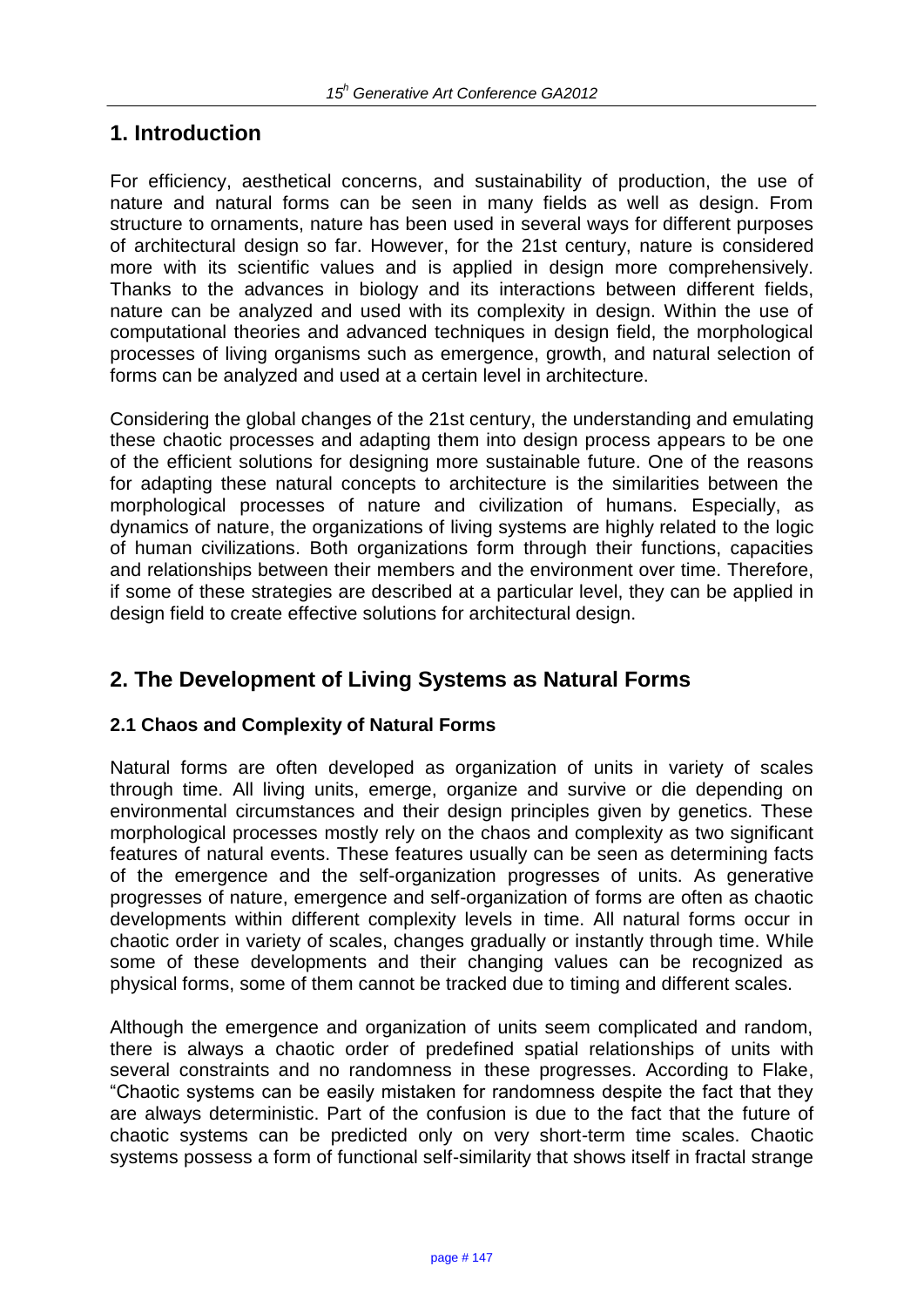characters. This fractal functionality, combined with chaotic unpredictability, is reminiscent of the uncertainty found in computing systems."[1] No matter how complicated that the natural systems are defined, the constraints of systems may also change in short term or long term, due to their given genetic information and environmental circumstances and cannot be followed completely. However, most of the changes of these constraints depend on the basic elements' genetic description adaptation to environmental circumstances. Therefore, in order to determine the chaotic order and complexity of systems over time, it is important to describe the basic elements of these systems and expose the relationships between their affiliated units and the environment. When these progresses and adjustments of these features adapted to into architecture, they do not have to be taken as complicated as nature. Although, best results of design developments would come with adapting the exact logic of nature, it is not easy to identify the whole complexity and basics of natural forms and adapt them into architectural design directly. Though, it is possible to identify the physical formation of natural forms by analyzing the organizations of their simplest structures as 'cells' and adapt them at a certain level into architecture. In order to create 'living solutions', the spatial arrangements of units both in nature and architecture should be in specific order which changes quickly or slowly depending on selection of units through time. To adjust these features of living forms to architectural design development, the development of cellorganisms as living systems can be examined and deliberated within several physical constraints.

### **2.2 How Cells Create Tissues and Natural Forms**

In order to adjust the strategies of morphological progresses of living organisms within several constraints to architectural design, basic structure of these living forms should be examined in particular points to determine the most important ones. In nature, with a specific genetic code, the basic structure of a living system, a single cell, combines with its likely neighbors and creates tissues or living systems depending on their genetic design information. As they (tissues) become organized with their neighbors and create clusters by their particularly given obligations, they generate the parts of a living system. Considering these neighborhood relationships between cells and tissues of organisms, it is possible to say that these connections between units which differ from cell to cell or tissue to tissue are the essentials for survival of an organism.



*Fig.1 nanobacteria-like particles from human blood as uni-cell organisms Fig.2 human body and inner parts as multi-cell organisms*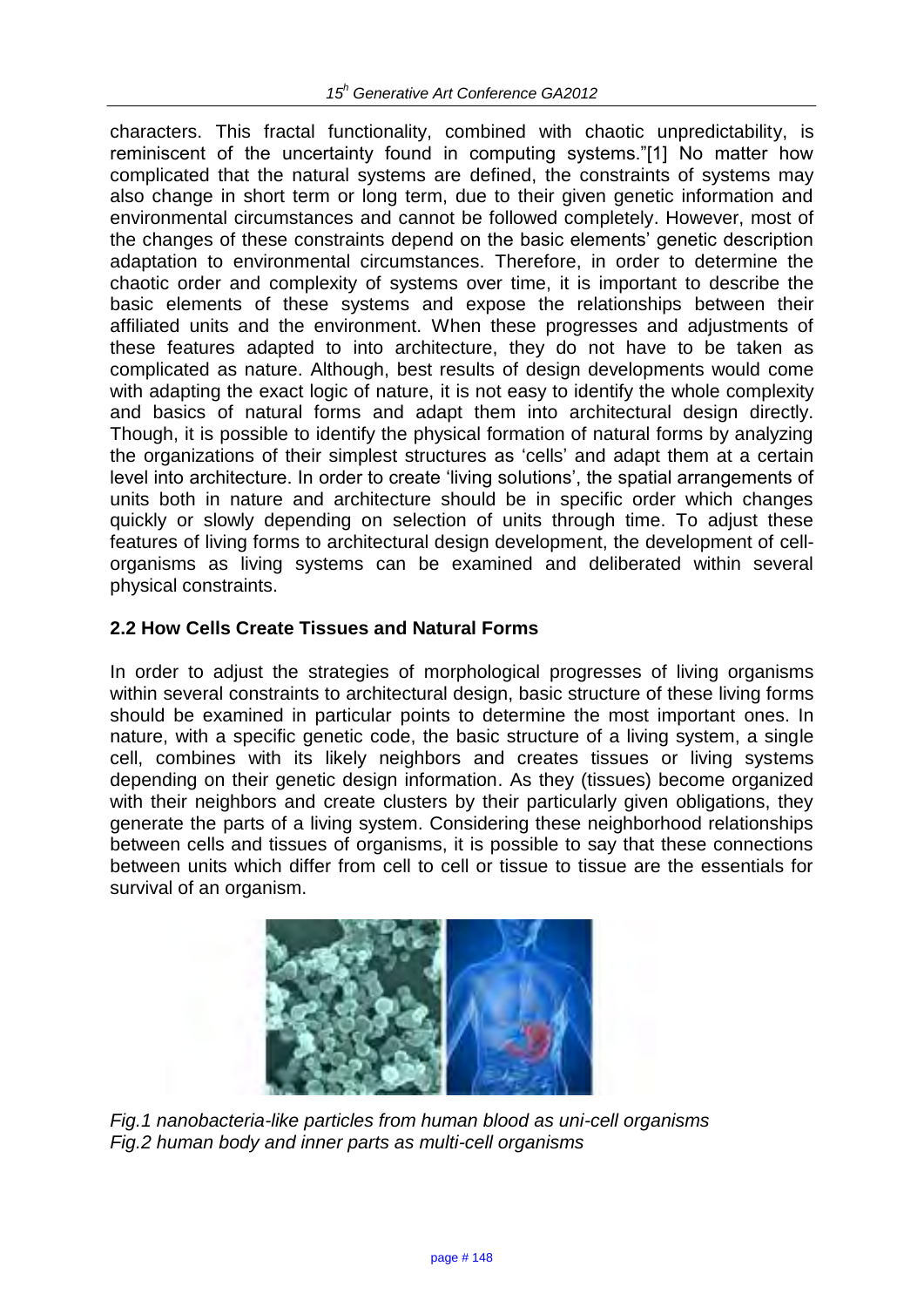In a biological description, cell organisms, "exist at the subcellular level; i.e., the basic functions that are divided among the cells, tissues, and organs of the multicellular organism are collected within one cell. The development of multicellular organisms is accompanied by cellular specialization and division of labor; cells become efficient in one process and are dependent upon other cells for the necessities of emerge and organize, according to their genetic information."[2]

Within this view, the significant similarities can be realized between the development of living systems and architectural organizations. Just like the logic of nature, in architectural design, we also consider the relationships of each unit within physical and social functions of spaces and organize our living environment with the same strategy. Every unit of design forms by these relationships with environment and other members of the system. The most important point of these types of design development, it helps to identify the physical and social relationships between spaces and spatial values of spaces. As a common point of architectural design and biological design, each connection of these similar units and clusters has specific roles and help to create sustainable arrangements. Also, each complex system represents the heterogeneous organization of nature.

Therefore, one of the ways of creating socially and physically sustainable living environments is to create complex and integrated systems through these heterogeneous organizations. The term 'heterogeneous' is considered as one of the characteristics of complex systems of nature. Hensel and Menges suggest that "The complex is heterogeneous, with many varied parts that have multiple connections between them, and the different parts behave differently, although they are not independent."[3] In architectural design, heterogeneous spaces can be formed by the defined relationships between users, functions, materiality and the environment. To create heterogeneous solutions for the design, the order of chaos and level of complexity must be defined in specific constraints. In this study, to generate these spaces through nature's logic, the progress of space development in architecture is considered as living organisms in variety of scales. From smallest to largest scales, defining the spatial relationships of architectural units like natures logic is one of the possibilities to reach a sustainable arrangement of architectural forms.

# **3. Architectural Spaces as Living Organisms**

Although, there are numerous known and unknown features of emergence and organization of natural forms, the basic principle of most of these chaotic structures depend on the complex physical relationships of their simplest units. These morphological processes generally are contingent on the inner and outer relationships of their simplest parts and manipulated by their genetics, and environmental circumstances. Some of the principles of these living solutions can be adapted and applied to architectural design process at certain levels. Like living organisms, the emergence and growth of human civilizations follows the same logic of nature's relationships, only in simpler and slower way. According to Weinstock, "All forms of nature and all forms of civilization have 'architecture', an arrangement of material in space and over time that determines their shape, size behavior and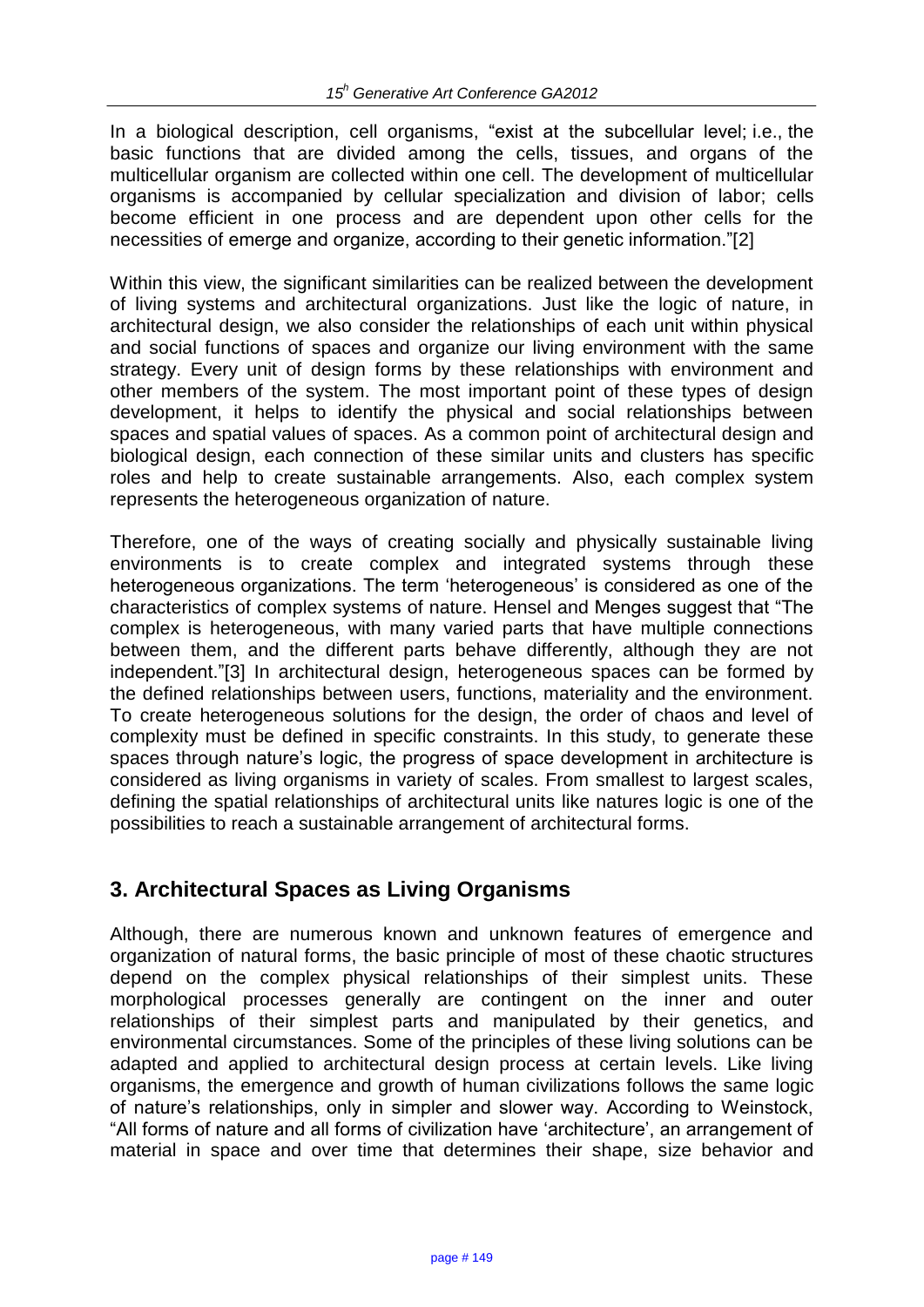duration, and how they come into being."[4] However, once the nature's logics are applied to design process, one must be aware of dealing with the complexity and chaotic order of nature's progress. Besides, to adapt not only the form, but also the logic of nature in design, the progresses should be simplified to its organization principles.

Even though, the units form freely by their functions within spatial constraints, they are not entirely independent. The cells are formed by the environmental and other units also. According to Flake, "… the complex systems that we simulated included insect colonies, flocking groupings, greedy game players, ecosystems, and statically wired neural networks. Clearly, the natural phenomena that these systems resemble exist on very different spatial and temporal scales. Moreover, the components of these systems also have varying amounts of sophistication: from single cells all the way up to relatively smart animals. However, each of the complex systems has a global behavioral pattern that depends directly on how closely and precisely the components are 'wired' together…..Systems that are tightly constrained fall into persistent static patterns. In between are systems that exhibit global patterns that are more than either of the extremes."[5] Considering this, it can be said that all complex systems in nature are wired (have networks) due to their different spatial and relational values. When these connections are tightly constrained to each other, they create more static patterns; otherwise, they create more flexible forms. The principle of nature relies on the functional and relational communications between its components. Therefore, one of the best solutions to define these functional and relational communications of space is to use network strategies.

## **3.1 Connecting Spaces by Networks Strategies of Nature**

While the term 'network' is generally stated in communication field, the strategies of network systems, the logic of network has been widely used in several disciplines as well as in architecture. The term network is defined as "an abstract organizational model, in its broadest sense concerned only with the structure of relationships between things, be they objects or information, which can be applied to the organization of anything from friends lists to genetic algorithms to global military operations."[6] In general view, networks are the invisible connections between simplest units of forms and show how these units are related and connected to each other. It is possible to say that the morphological process of living organisms are formed by the constraints of networks, reflections of environmental conditions and genetics.

In order to adjust the systems of living organisms to design development and create heterogeneous spaces, the features of the systems can be limited to several constraints such as functional arrangements and distance relations of units through time by network systems. To control the emergence and organization of architectural spaces, several invisible 'wires' can be exposed or created between design units by applying network strategies to process. However, it is not entirely possible to control and limit the morphological process of living organisms, and civilization of humans with several limitations. Though, it is possible to create somewhat predicted solutions for growth of architectural element and to design well-organized and heterogeneous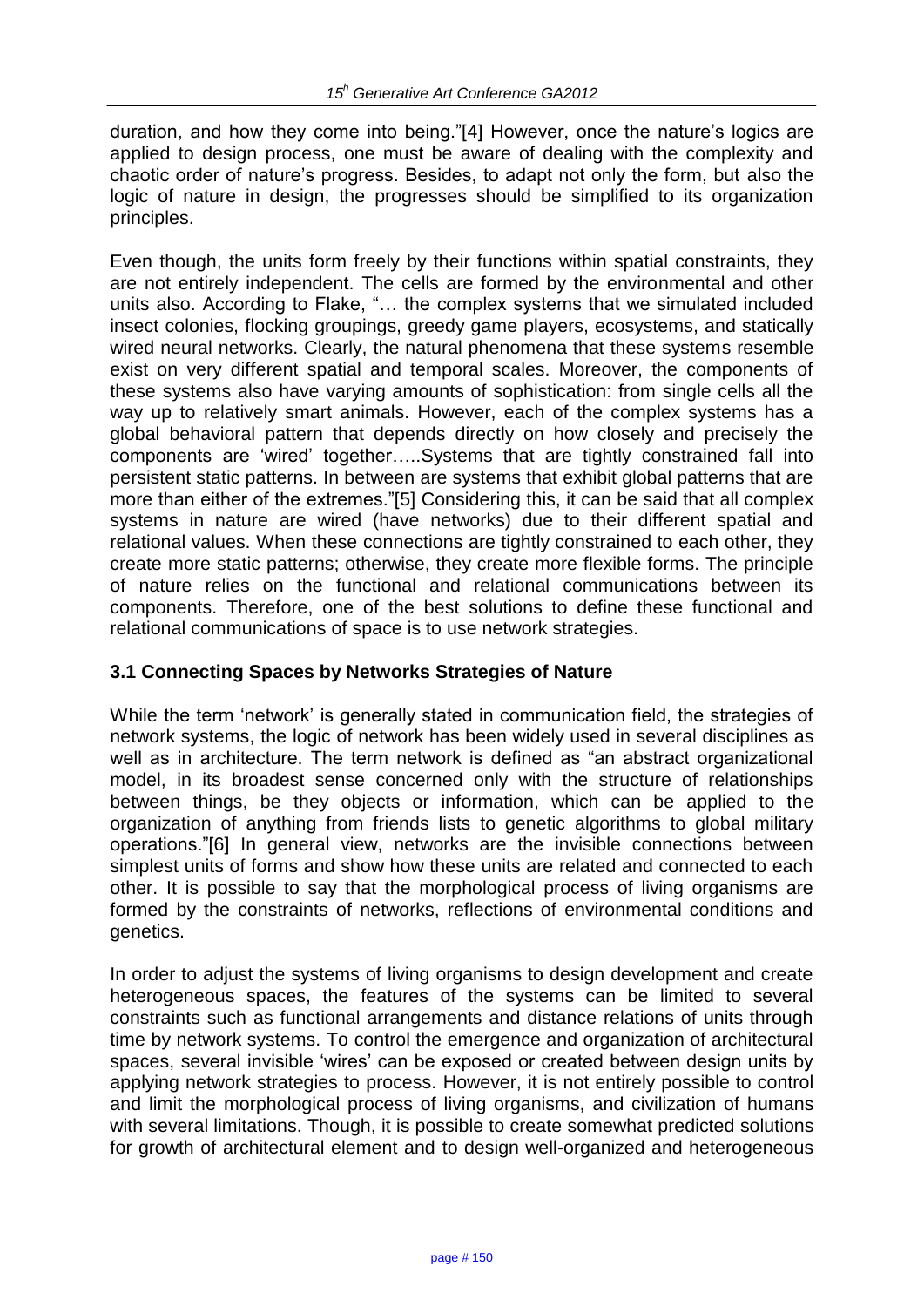systems for living.

Since the emergence and organization of all forms are based on chaos and complexity in nature, there are numerous features manipulating these progresses. Although it is not possible to adjust all these characteristics of nature's design, some of them be simplified and manipulated in architectural design process. In this view, in order to create functionally and socially efficient heterogeneous spaces, creating connections between units within the physical and relational features and living environment is one of the characteristics of natural formation.

# **4. Case Study**

## **4.1 Emergence and Growth of Living Spaces**

When adapting the organization of cells into architectural design process, the arrangements of relationships between cells can be described in building scale within different functions or specifications such as living units working units or private/public spaces or deeper conditions depending on the strategy level. Also, is important to consider the importance of the scale of relationships during the arrangement progress like in natural formations. Within this framework, in order to simulate the organization of organisms as architectural spaces, two different strategies were used in different scales. In this study, considering these connections of living organisms, the emergence and organization of forms were practiced in different scales as unicell and multi-cell systems organization in architectural framework. In both examples, the formations of architectural forms were based on the characteristic relations and connections and distances of units.

### **4.2 Simulating Spaces as Uni-cell Organisms**

In the first example, the organization of spatial units was simply constructed on the relativity of the units. This progress can be embodied as an organization of unicellular organisms in biology. Similar functions and forms create bounds to determine their neighbors. However, they do not create static forms. The replacement of the units will not affect the whole living form. Therefore, to define different relations of spaces with different functions, the connections of relative units were limited to distance between similar functions and degree of relativity.

The background of this example can be thought as placement of temporary living units such as emergence shelters. To adjust the order of chaotic organizations of living organisms, the relative families were arranged by their sizes, by the connections between units through specific order. Through this order, the organization can be manipulated to architecture in simpler way and will not be described as a random progress. Because, there is always an order behind the organization of living units mostly shapes in time and it is not easy to follow. For the design development, as an initial step, the physical features of design area were defined within several constraints such as max height, spatial boundaries, conserved areas etc… By some scripting, the outlines of the largest forms (common spaces)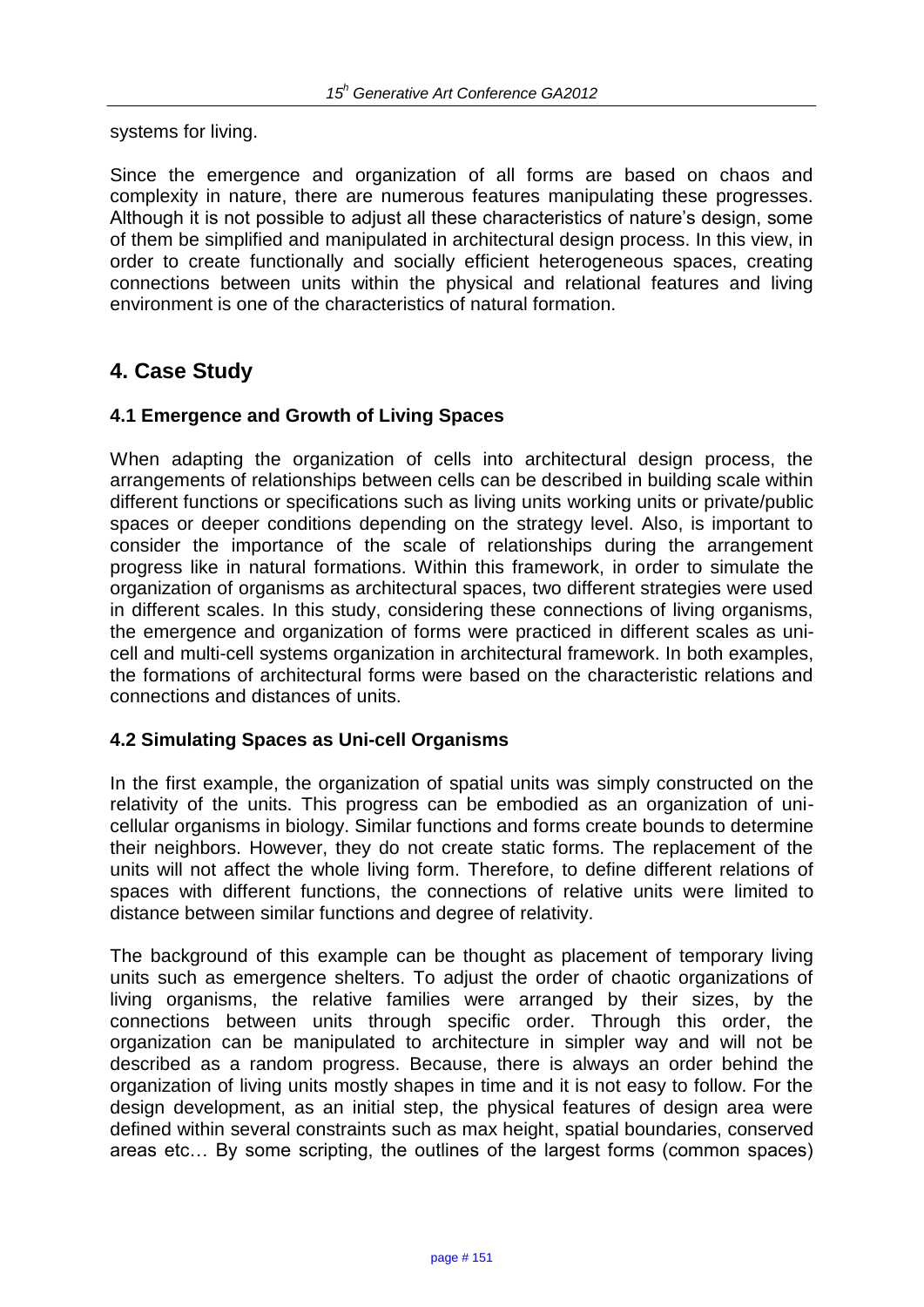were placed by computer in design area with several possibilities (fig.3). Then, these possibilities were eliminated through the defined network values. In this case, the network values were described as distances of relationships. The use of networks helps to eliminate the best related units from numerous possibilities.



*Fig.3 several possible arrangements of design units.* 

For the next step, the emergency shelters modular arrangements were located starting from the pre-defined common spaces to design boundaries by computer (fig.4). Finally, these shelters were connected through different lengths of network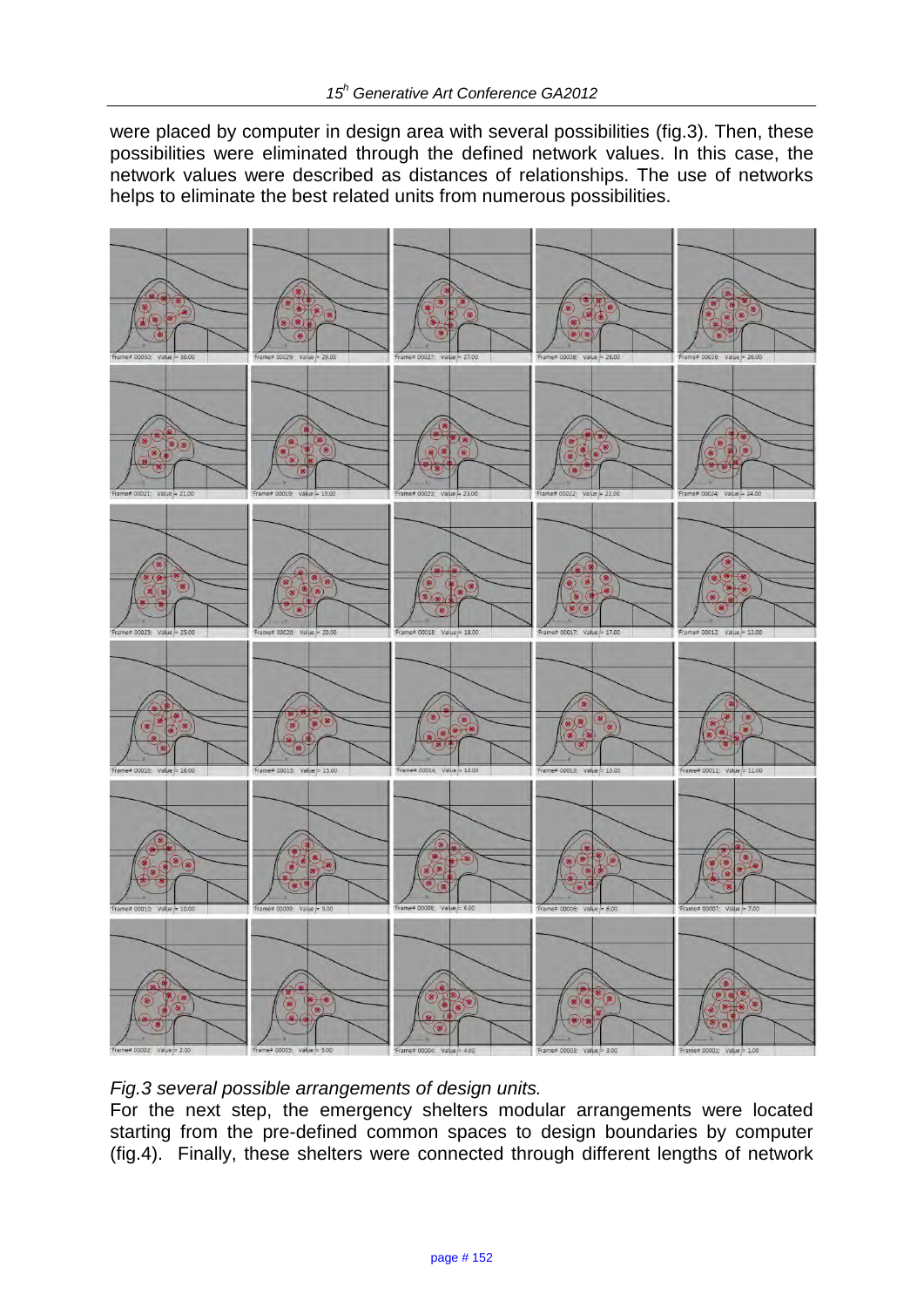wires to eliminate the non-related (dead) units once more. The units with more than three wires were represented as families with children and others were described as two member families. The purpose of doing this is to create physical connections through social relationships of units in certain scale.



*Fig.4 the stages of units' organization in functional order* 

As a conclusion of first example, the placement of units was generated through the neighborhood relationships. Within this strategy, the sustainability of social relationships can be provided by settling the similar families in specified points. Although there are numerous possibilities for placement emergence points of units, it is up to designer to pick one of them in the beginning and foresee the best efficient solution.

### **4.3 Simulating Spaces as Multi-cell Organisms**

In the second trial, partially different strategy has been followed to create architectural forms with deeper complexity. In order to reduce the randomness placement of units and create the system works as whole, the organization of multicell organisms were adjusted as a design strategy. This time it is aimed to create more integrated spaces with different sizes contingent on their distance connections.

The background of the project was setup to create several units in different sizes, functions and distances. As a first step of this case, in order to grow the units in predefined spatial boundaries, several points were described with specified as cores of design units like in the first example. Once more, the network systems were used in specific orders to show the pre-defined invisible relationships of design cells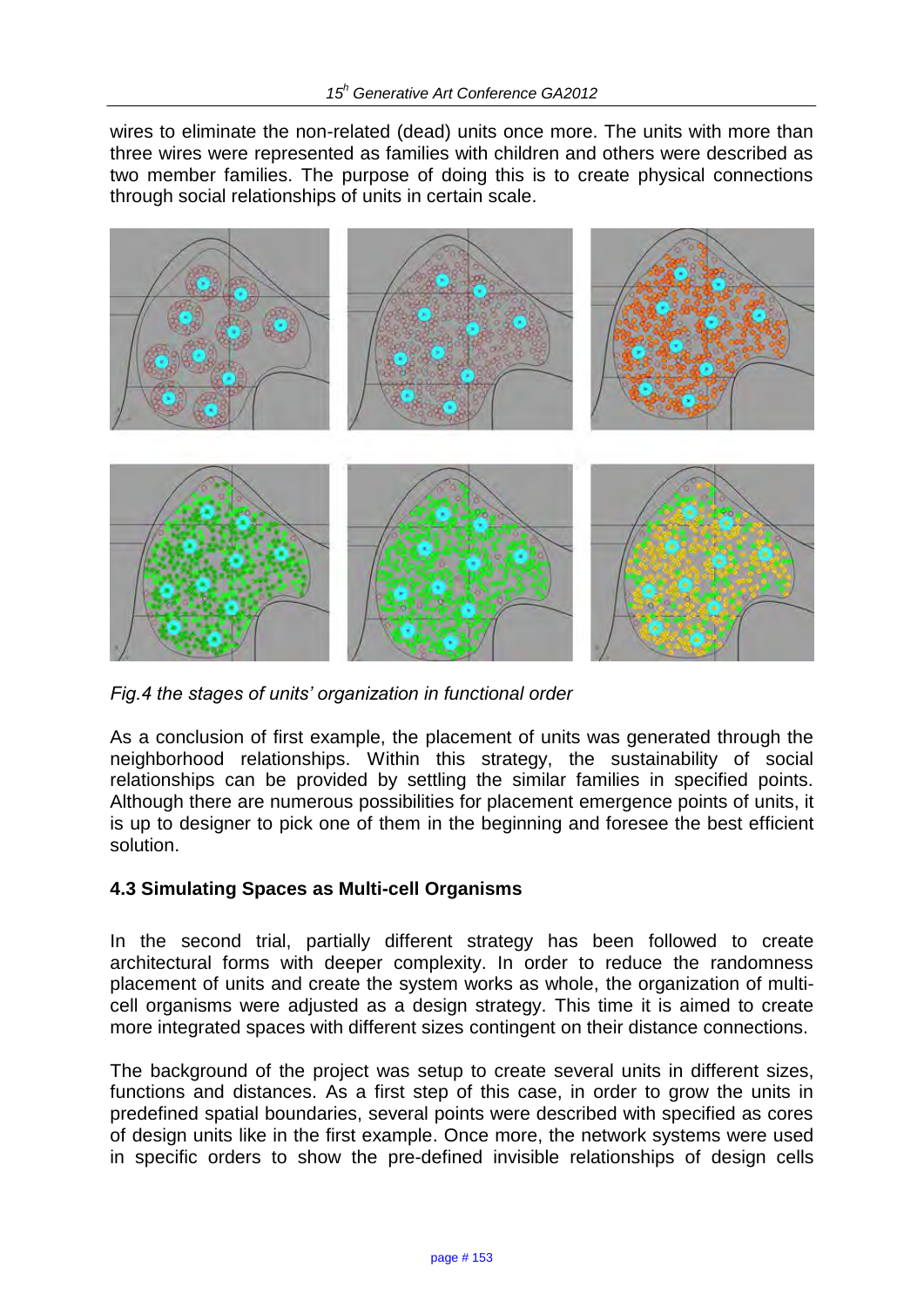(fig.5). Unlike the first example, the selection of living units were held in bigger pool in 3D frame and constrained by the volume requirements. Within the specific limitations, the end points of these network wires were grouped in 3D frames to support the relationship of similar functions (fig.6).



*Fig. 5-6 the instant frame of the placement of relative spaces by network connections with specified parameters (volume and distance limits)* 

After grouping these space cores, the same strategy was applied for each function with different parameters (fig.7). Then, the frameworks of units were drawn to determine the growth of forms in 3d. With this strategy, the architectural spaces were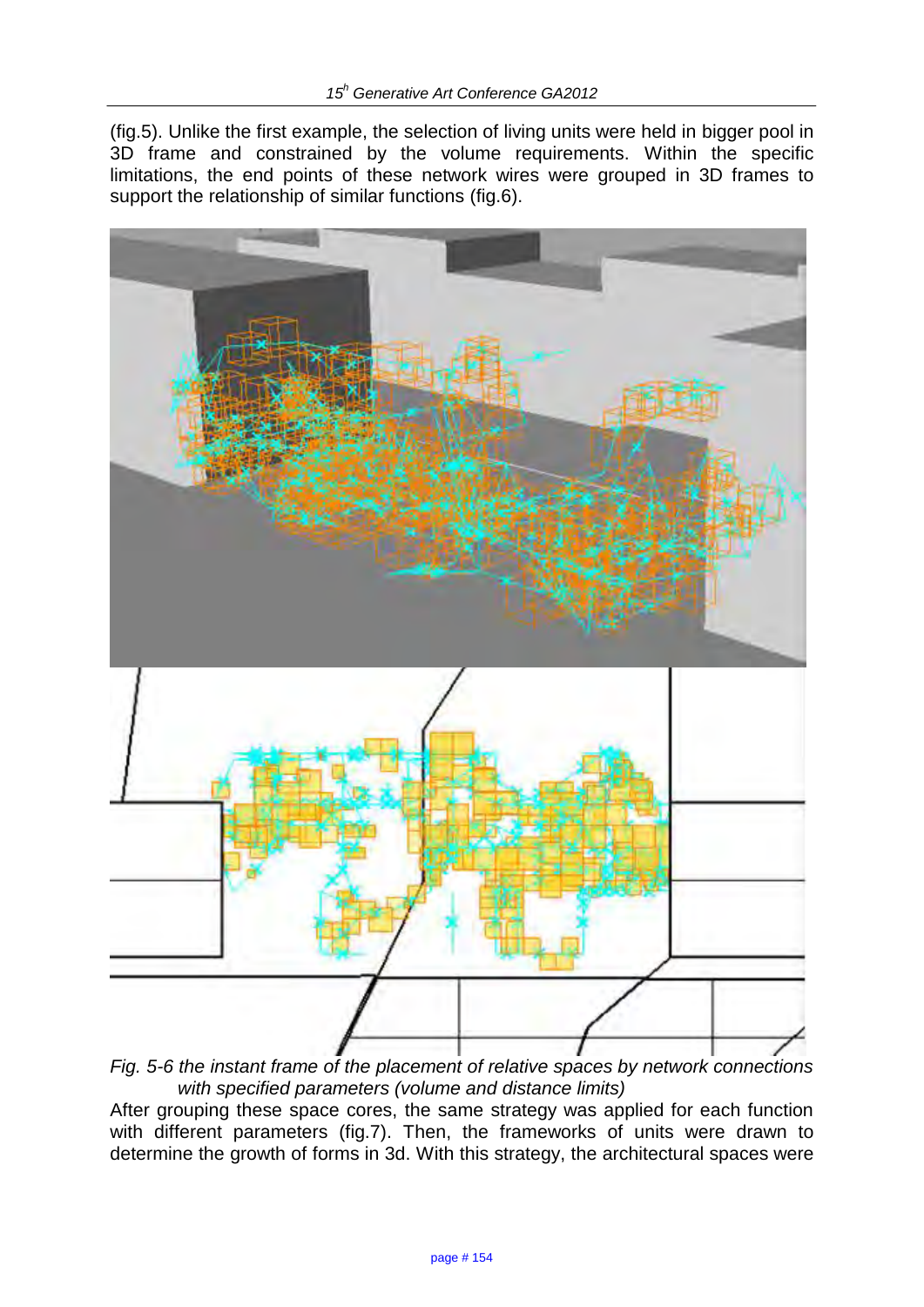placed in specific order and sized by their relations with other units. Then the groups were eliminated from (dead) non-related units and unwanted volumes by their defined constraints.



*Fig 7 the placement of different space units through specified parameters* 

After calculating the efficient solutions (defined volume parameters by requirements for each) of each function and size, the instance forms were eliminated. By this procedure, the emergence point of each unit was positioned contingent on the other units and grew or died (disappeared) until reaching the defined requirements by designer with other related units of design.



*Fig.8 the several possibilities of architectural formations depending on specified parameters.* 

# **Conclusion**

Although, several constraints were applied to manipulate the design progress, almost infinite possibilities can be generated by the nature's design logic. As reflections functional and social relationships between units, network systems, help to manipulate the complexity and chaotic order of design elements in architecture. By these invisible structures, morphological progress of design elements can be positioned in correlation with other members and particular order. Within this framework, the functional and social connections of design elements through their characteristics, helps to design many unique and efficient solutions. Revealing these connections and adapting them to requirements of physical values help to control the design development in a definite level.

The adjustments of morphological processes such as emergence, organization and natural selection into architecture, can help to design functionally efficient and more